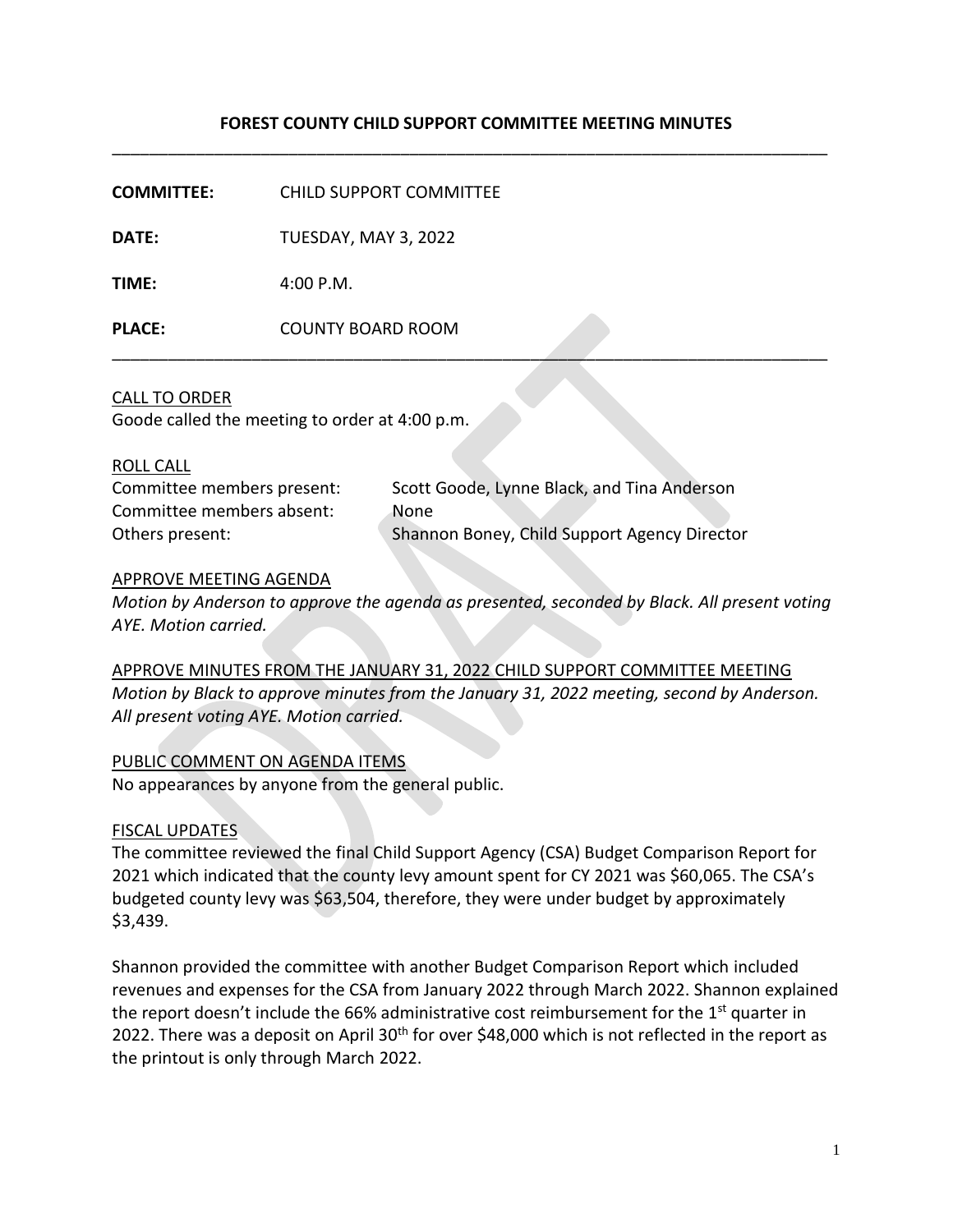Shannon explained that Cindy signed a State/County contract amendment which indicated our funding would be \$73,987 for 2022 which includes the additional one-time GPR funding of \$3,870 that the CSA received, which was discussed at our previous meeting.

## PROGRAM UPDATES

Shannon explained that the auditors were here last week and tested multiple things which included expense reporting to the state (SPARC) and CSA's receipt books for 2021 as the CSA collects payments at their office in the form of a check or money order which is then forwarded to the Wisconsin Support Collections Trust Fund (WI SCTF). One of the auditors working on the CSA program indicated that she didn't see any problems with the CSA department.

Shannon provided the committee with legislative updates that were enacted this session in reference to Act 160, Act 169, Act 204, Act 205, and Act 259.

## DEPARTMENTAL UPDATES

Shannon provided an update regarding the implementation of AllPaid which is an online payment processing company so people can make payments with their debit or credit cards in the CSA office, online or by phone. The CSA has not yet implemented AllPaid as James (IT) had some concerns. James has been working with the CSA and AllPaid to address some of the IT related concerns he had. Shannon will provide further updates at the next meeting.

Shannon provided pictures of the remaining projects due as a result of the flooding and courthouse renovations. There was a discussion regarding these matters, and the committee suggested that Shannon check with Nora regarding her concerns, but felt that Shannon may want to refer this to the Building Committee.

Shannon explained that the CSA, Health Department, Social Services, and Commission on Aging are required to complete a Civil Rights Plan as they receive federal and/or state funding, and Forest County has over 50 employees. The four departments did a group Civil Rights Plan which was completed for the 2022 through 2025 compliance period. For this compliance period, Tammy Queen volunteered to be the Civil Rights Compliance (CRC) Coordinator for Forest County and Shannon agreed to continue as the Limited English Proficiency (LEP) Coordinator for this compliance period. Shannon looked into who the surrounding counties assign their CRC and LEP Coordinator duties to, and she found that the majority have their HR Department or Administrative Coordinator handle these duties. One county has their DSS Director do it, and one county has their Corporation Counsel take on these duties. Shannon communicated with Nora regarding this, as we need to find a replacement for Tammy since she's no longer employed with Forest County. Nora expressed concern about taking on any further duties right now due to lack of time, but she indicated this was something that we can discuss again in the future. Shannon agreed to take on both the CRC and LEP Coordinator duties at this time, but if a complaint is ever received, she would like Corporation Counsel to get involved. Shannon explained she could hand out the complaint forms and other information as necessary. If a complaint is received, she could do some preliminary work, but would like to hand it off to